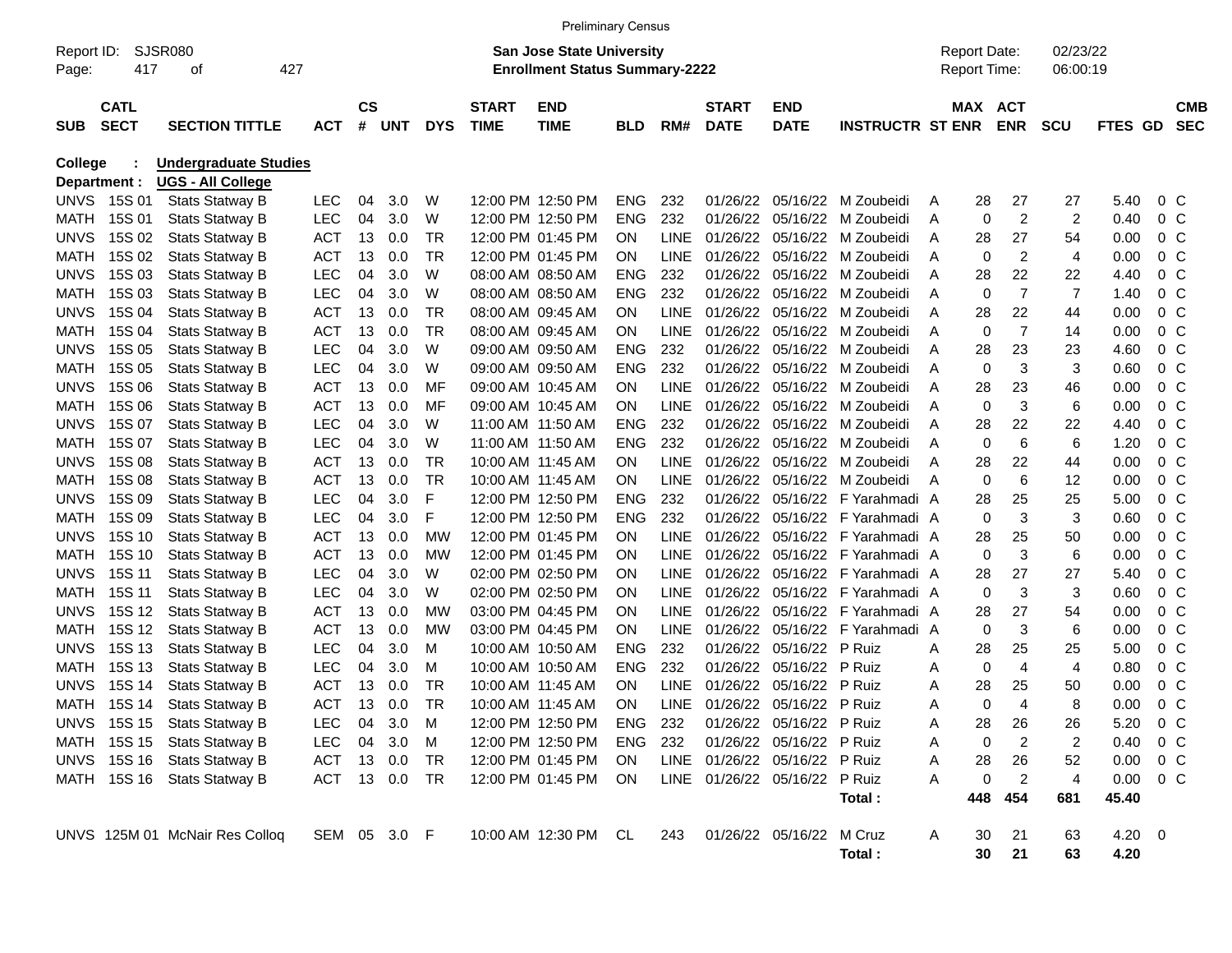| <b>Preliminary Census</b>                                 |                   |                            |                                    |            |                |            |            |                                       |                    |            |             |                             |                           |                         |            |                          |             |                |                          |                          |
|-----------------------------------------------------------|-------------------|----------------------------|------------------------------------|------------|----------------|------------|------------|---------------------------------------|--------------------|------------|-------------|-----------------------------|---------------------------|-------------------------|------------|--------------------------|-------------|----------------|--------------------------|--------------------------|
| SJSR080<br>Report ID:<br><b>San Jose State University</b> |                   |                            |                                    |            |                |            |            |                                       |                    |            |             | <b>Report Date:</b>         |                           | 02/23/22                |            |                          |             |                |                          |                          |
| 418<br>427<br>Page:<br>оf                                 |                   |                            |                                    |            |                |            |            | <b>Enrollment Status Summary-2222</b> |                    |            |             |                             |                           | <b>Report Time:</b>     |            |                          | 06:00:19    |                |                          |                          |
|                                                           | <b>SUB</b>        | <b>CATL</b><br><b>SECT</b> | <b>SECTION TITTLE</b>              | <b>ACT</b> | <b>CS</b><br># | <b>UNT</b> | <b>DYS</b> | <b>START</b><br><b>TIME</b>           | <b>END</b><br>TIME | <b>BLD</b> | RM#         | <b>START</b><br><b>DATE</b> | <b>END</b><br><b>DATE</b> | <b>INSTRUCTR ST ENR</b> | <b>MAX</b> | <b>ACT</b><br><b>ENR</b> | <b>SCU</b>  | <b>FTES GD</b> |                          | <b>CMB</b><br><b>SEC</b> |
|                                                           | <b>UNVS 18001</b> |                            | <b>Indiv Studies</b>               | <b>SUP</b> | 36             | 1.0        | ТВА        |                                       |                    | ON         | <b>LINE</b> | 01/26/22                    | 05/16/22                  | M Jackson               | 20<br>A    | 0                        | 0           | $0.00 \t 0$    |                          |                          |
|                                                           | UNVS              | 180 02                     | <b>Indiv Studies</b>               | <b>SUP</b> | 36             | 2.0        | ТВА        |                                       |                    | ON         | LINE.       | 01/26/22                    | 05/16/22                  | M Jackson               | 20<br>A    | 0                        | $\mathbf 0$ | $0.00 \t 0$    |                          |                          |
|                                                           | <b>UNVS</b>       | 18003                      | <b>Indiv Studies</b>               | <b>SUP</b> | 36             | 3.0        | ТВА        |                                       |                    | <b>ON</b>  | <b>LINE</b> | 01/26/22                    | 05/16/22                  | M Jackson               | 20<br>A    | 0                        | 0           | 0.00           | $\overline{\phantom{0}}$ |                          |
|                                                           | <b>UNVS 18004</b> |                            | <b>Indiv Studies</b>               | <b>SUP</b> | 36             | 1.0        | TBA        |                                       |                    | <b>ON</b>  | LINE        | 01/26/22                    | 05/16/22                  | M Jackson               | 20<br>A    | 0                        | 0           | $0.00 \quad 0$ |                          |                          |
|                                                           |                   |                            |                                    |            |                |            |            |                                       |                    |            |             |                             |                           | Total :                 | 80         | 0                        | $\bf{0}$    | 0.00           |                          |                          |
|                                                           | <b>UNVS 19901</b> |                            | <b>Orientation Ldship</b>          | <b>SEM</b> |                | 3.0        |            |                                       |                    |            |             |                             |                           |                         | X<br>0     | 0                        | 0           | $0.00 \t 0$    |                          |                          |
|                                                           | UNVS              | 19902                      | <b>Orientation Ldship</b>          | SEM        | 05             | 3.0        | $\top$     |                                       | 04:30 PM 07:15 PM  | <b>SH</b>  | 444         | 01/26/22                    | 05/16/22                  | R Flores                | A<br>30    | 18                       | 54          | $3.60 \quad 0$ |                          |                          |
|                                                           |                   |                            |                                    |            |                |            |            |                                       |                    |            |             |                             |                           | Total :                 | 30         | 18                       | 54          | 3.60           |                          |                          |
|                                                           |                   |                            |                                    |            |                |            |            |                                       |                    |            |             |                             |                           |                         |            |                          |             |                |                          |                          |
|                                                           |                   |                            | UNVS 1015W 01 Statway Sup Activity | <b>ACT</b> | 13             | 1.0        | - F        |                                       | 01:00 PM 02:45 PM  | <b>ENG</b> | 232         | 01/26/22                    | 05/16/22                  | F Yarahmadi A           | 25         | 16                       | 16          | 1.07           | $0\,C$                   |                          |
|                                                           |                   |                            | MATH 1015W 01 Statway Sup Activity | <b>ACT</b> | 13             | 1.0        | F          |                                       | 01:00 PM 02:45 PM  | <b>ENG</b> | 232         | 01/26/22                    | 05/16/22                  | F Yarahmadi A           | 0          | 0                        | 0           | 0.00           | $0\,C$                   |                          |
|                                                           |                   |                            | UNVS 1015W 02 Statway Sup Activity | <b>ACT</b> | 13             | 1.0        | W          |                                       | 08:00 AM 09:45 AM  | <b>ON</b>  | <b>LINE</b> | 01/26/22                    | 05/16/22                  | F Yarahmadi A           | 25         | 11                       | 11          | 0.73           | $0\,$ C                  |                          |
|                                                           |                   |                            | MATH 1015W 02 Statway Sup Activity | <b>ACT</b> | 13             | 1.0        | W          |                                       | 08:00 AM 09:45 AM  | <b>ON</b>  | <b>LINE</b> | 01/26/22                    | 05/16/22                  | F Yarahmadi A           | $\Omega$   | 0                        | $\mathbf 0$ | 0.00           | $0\,C$                   |                          |
|                                                           |                   |                            |                                    |            |                |            |            |                                       |                    |            |             |                             |                           | Total :                 | 50         | 27                       | 27          | 1.80           |                          |                          |
|                                                           |                   |                            |                                    |            |                |            |            |                                       |                    |            |             |                             |                           |                         |            |                          |             |                |                          |                          |

| Department: UGS - All College | Department Total:         | 638 | 520  | 825 | 55.00 |
|-------------------------------|---------------------------|-----|------|-----|-------|
|                               | <b>Lower Division:</b>    | 448 | 454  | 681 | 45.40 |
|                               | <b>Upper Division:</b>    | 140 | -39  | 117 | 7.80  |
|                               | <b>Graduate Division:</b> | 50  | - 27 | 27  | 1.80  |